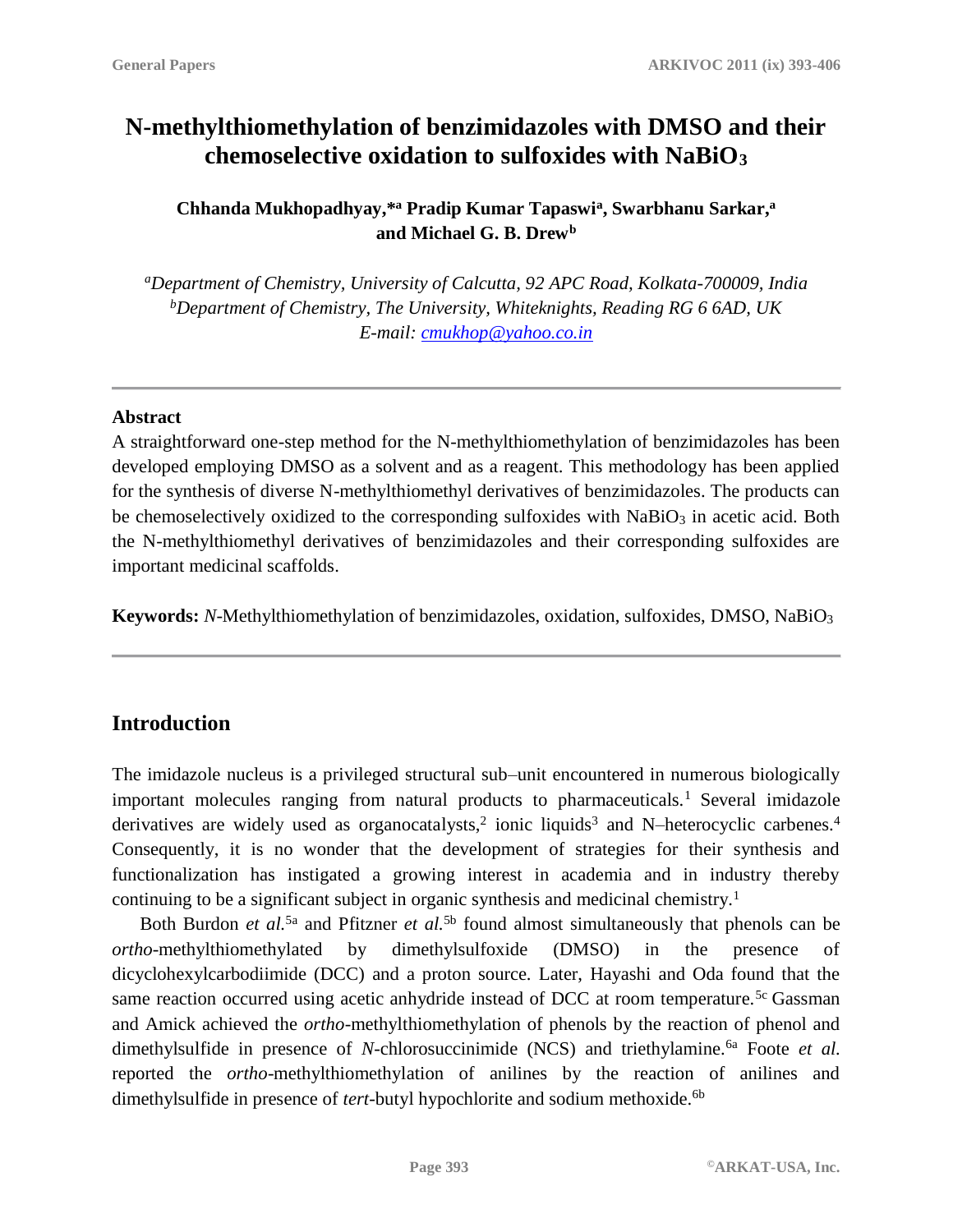As several *N*-methylthiomethyl derivatives of imidazoles are endowed with useful antiinflammatory, analgesic and antipyretic properties,<sup>7</sup> we were very keen to develop similar type of reaction with imidazoles. The previous methods7,8 for the synthesis of *N*-methylthiomethyl imidazoles include a two step method: first, the formation of trialkylsilyl derivatives of imidazoles followed by reaction with DMSO at elevated temperature. This method has some serious drawbacks like two–step reaction procedure, drastic reaction condition and complex reaction methodology. Moreover, these procedures have not been generalized to different types of benzimidazole derivatives. We therefore wanted to develop a methodology that overcomes the earlier drawbacks.

The ever-growing interest and application of sulfoxides has attracted a growing interest to develop new methodologies for sulfoxide synthesis. Organic sulfoxides are valuable intermediates for the synthesis of fine chemicals and biologically active compounds.<sup>9</sup>

## **Results and Discussions**

Considering the growing interest both in the conversion of imidazoles to *N*-methylthiomethyl imidazoles and in chemoselective oxidation of sulfides to sulfoxides, we, herein for the first time, report a straightforward conversion of several benzimidazoles to their N-methylthiomethyl counterparts followed by a mild, novel protocol for the chemoselective oxidation of sulfide to sulfoxide derivatives.

$$
\begin{array}{ccc}\nR^{1} & N & \text{DMSO} \\
\hline\nR^{2} & N & \text{N-methylpiperazine} \\
\downarrow R^{3} & H & \text{120 °C, 8-12 h} \\
1 & 1 & 2\text{CH}_{2}SCH_{3}\n\end{array}
$$

**Scheme 1.** N-Methylthiomethylation of benzimidazoles.

Initially, the reaction between 2-methylbenzimidazole and DMSO was selected as a model reaction to investigate the best reaction condition. After extensive studies with several bases, it was found that using *N*-methylpiperazine as a base at a moderate temperature produced the best yield of product after eight hours (Table 1, entry 8). The complete optimization table is given below.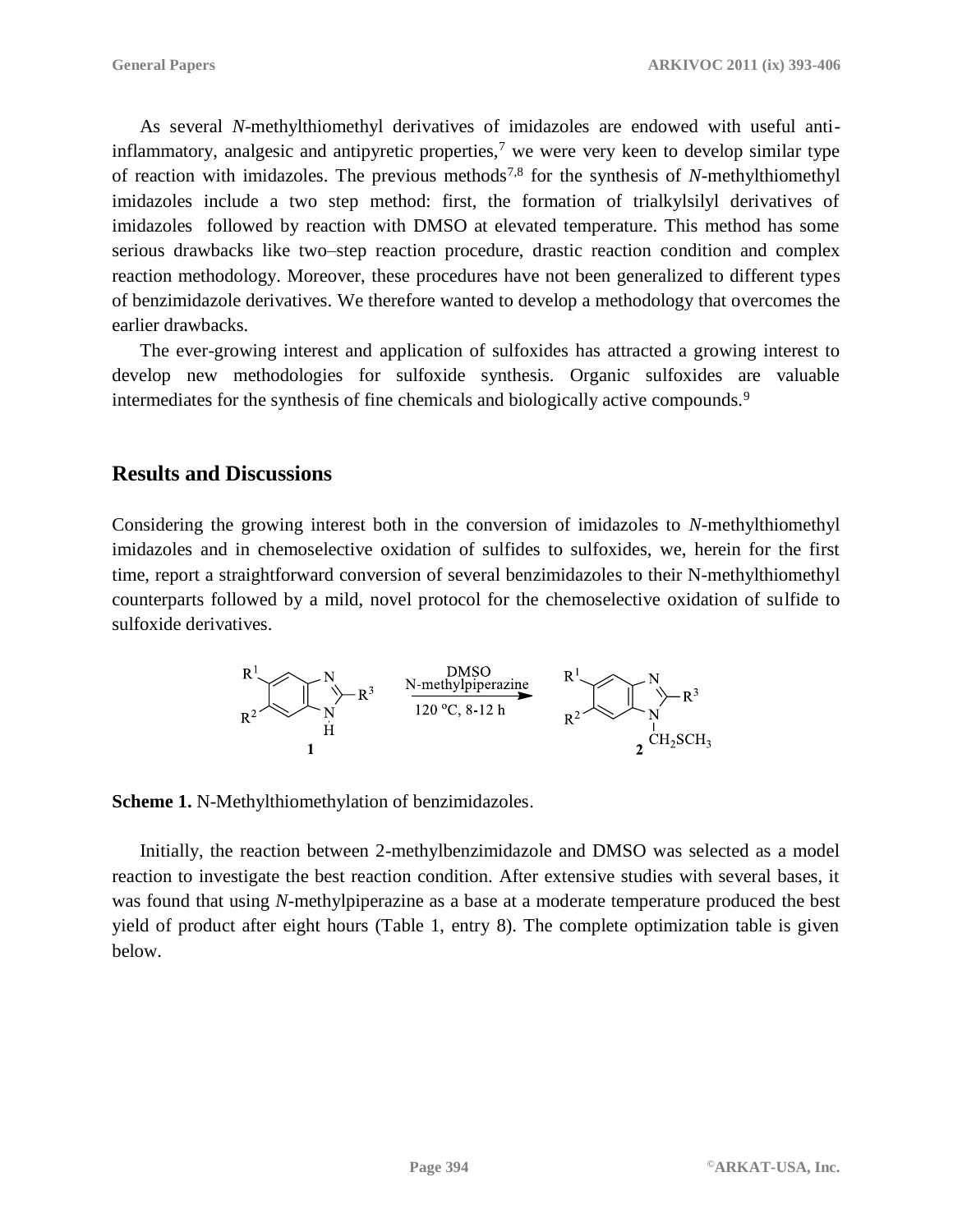

#### **Table 1.** Optimization for the N-methylthiomethylation of 2-methylbenzimidazole

| Entry          | Base (equv.)         | Temperature Time (h) |    | Yields $(\%)$ |
|----------------|----------------------|----------------------|----|---------------|
|                |                      |                      |    | (isolated)    |
| 1              |                      | 160                  | 24 | 20            |
| $\overline{2}$ | Et <sub>3</sub> N(2) | 90                   | 24 | 25            |
| 3              | $K_2CO_3(2)$         | 160                  | 24 | 35            |
| $\overline{4}$ | $Cs_2CO_3(2)$        | 160                  | 24 | 35            |
| 5              | DABCO(2)             | 160                  | 24 | 40            |
| 6              | NaH $(2)$            | 160                  | 24 | 25            |
| 7              | Piperidine (2)       | 110                  | 24 | 40            |
| 8              | NMP(2)               | 120                  | 8  | 65            |
| 9              | NMP(3)               | 120                  | 8  | 65            |
| 10             | NMP $(1.5)$          | 120                  | 8  | 50            |
| 11             | NMP(2)               | 120                  | 12 | 65            |
| 12             | NMP(2)               | 160                  | 12 | 65            |

Having established the optimized reaction conditions, imidazole and a wide variety of 2 substituted benzimidazoles were investigated (Table 2) under the same reaction conditions. As a result, a broad spectrum of N-methylthiomethylbenzimidazole(s) was obtained as shown in Table 2.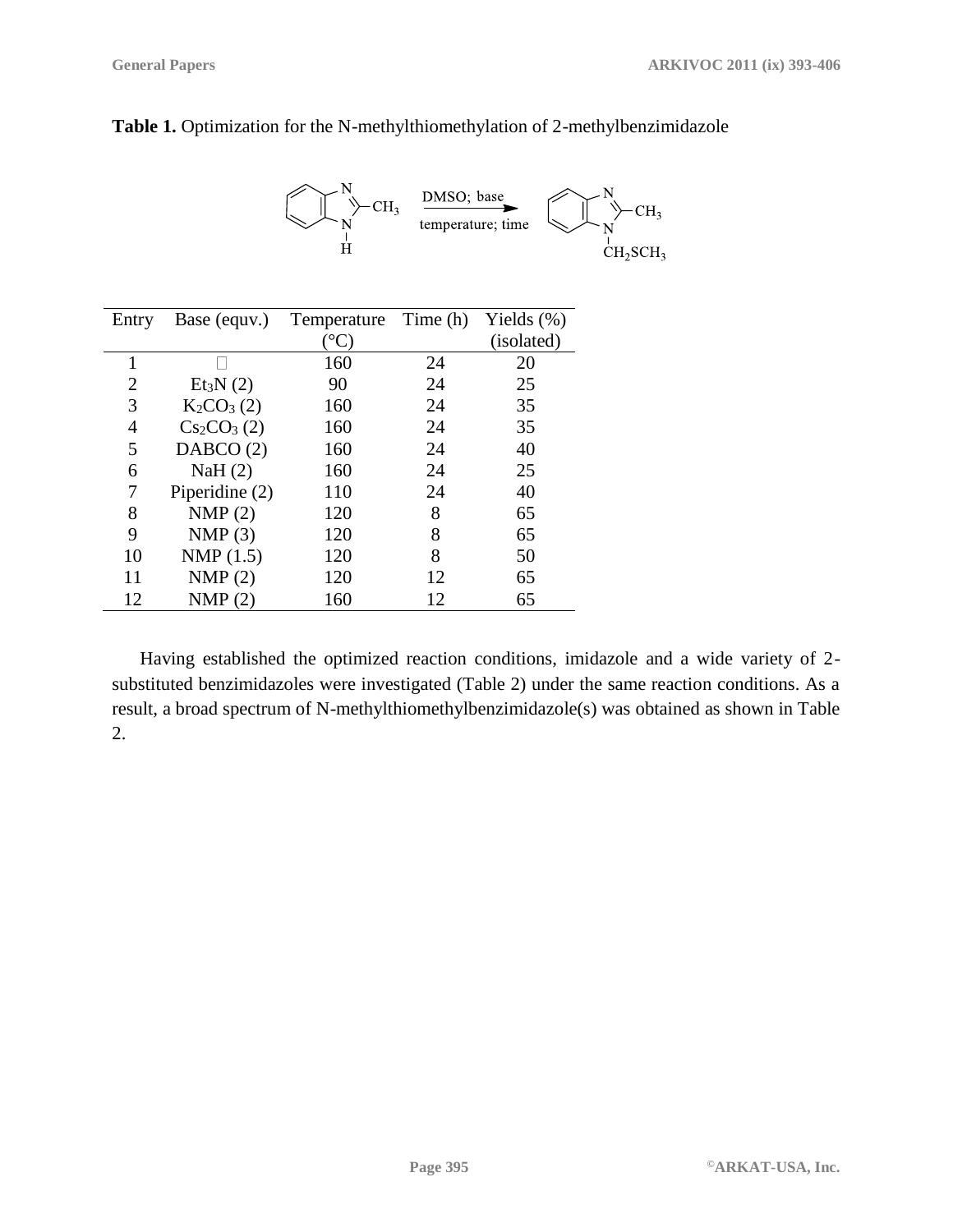## **Table 2.** N-Methylthiomethylation of benzimidazoles



| Entry          | Product<br>Nos. | Products                                                                | Time<br>(h) | Yields<br>$(\%)$<br>(isolated) | References |
|----------------|-----------------|-------------------------------------------------------------------------|-------------|--------------------------------|------------|
| $\mathbf 1$    | 2a              | $\overline{N}$<br>N<br>CH <sub>2</sub> SCH <sub>3</sub>                 | $8\,$       | 65                             | $8\,$      |
| $\sqrt{2}$     | 2 <sub>b</sub>  | $-CH_3$<br>CH <sub>2</sub> SCH <sub>3</sub>                             | 10          | 59                             | $8\,$      |
| 3              | 2c              | CH <sub>2</sub> SCH <sub>3</sub>                                        | 10          | 62                             | $8\,$      |
| $\overline{4}$ | 2d              | $-CH3$<br>CH <sub>2</sub> SCH <sub>3</sub>                              | $8\,$       | 60                             | $8\,$      |
| 5              | $2\mathrm{e}$   | $H_3C$<br>N<br>CH <sub>3</sub><br>CH <sub>2</sub> SCH <sub>3</sub>      | $8\,$       | 62                             |            |
| 6              | 2f              | $H_3C$<br>CH <sub>3</sub><br>$H_3C$<br>CH <sub>2</sub> SCH <sub>3</sub> | $8\,$       | 66                             |            |
| $\sqrt{ }$     | 2g              | CH <sub>2</sub> SCH <sub>3</sub>                                        | 8.5         | 60                             |            |
| 8              | 2h              | $H_3C$<br>CH <sub>2</sub> SCH <sub>3</sub>                              | 8.5         | 60                             |            |
| 9              | 2i              | $H_3C$<br>$H_3C$<br>CH <sub>2</sub> SCH <sub>3</sub>                    | $8\,$       | 65                             |            |
| 10             | 2j              | СI<br>CH <sub>2</sub> SCH <sub>3</sub>                                  | $10\,$      | 65                             |            |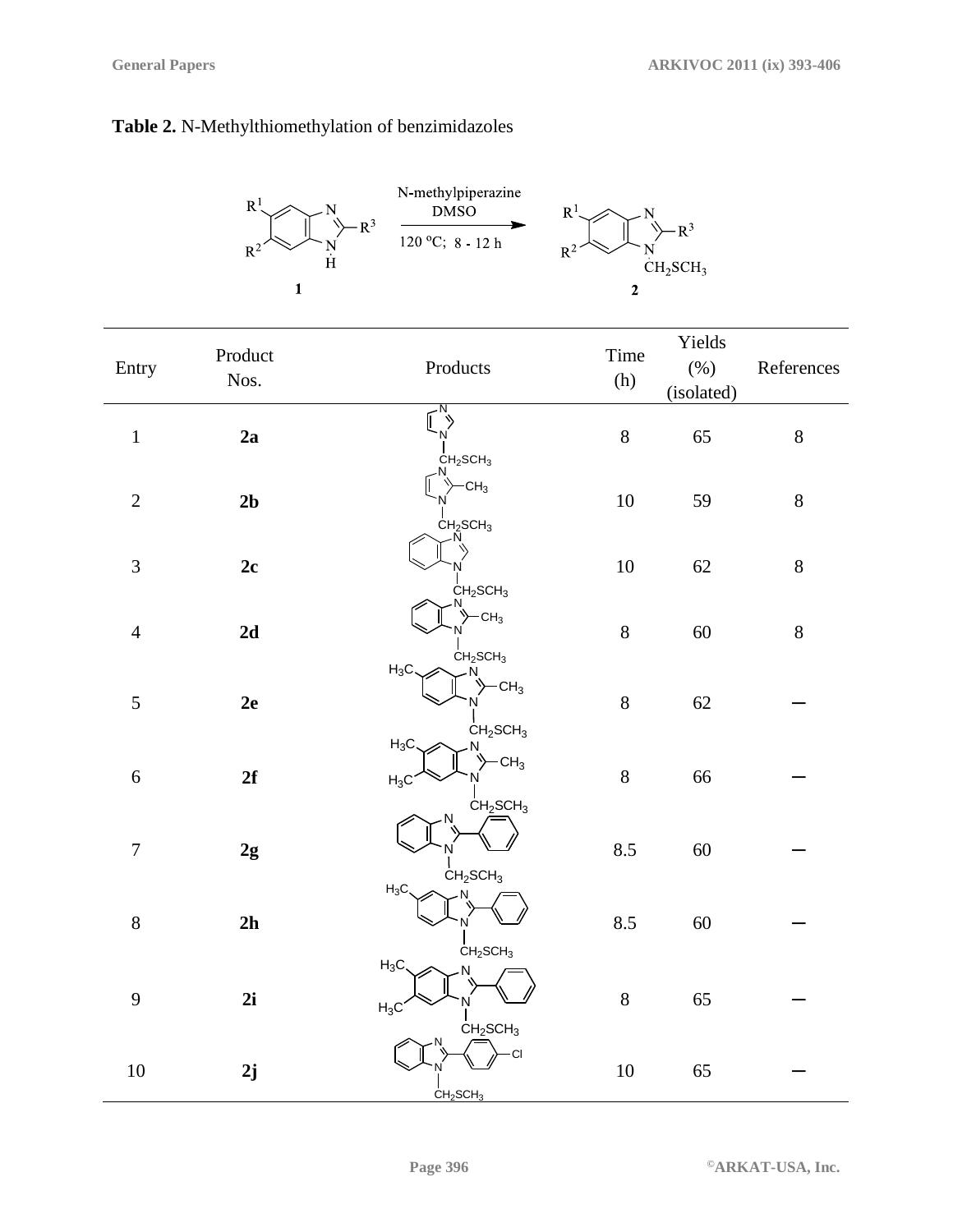| Entry  | Product<br>Nos. | Products                                                                                                      | Time<br>(h)      | Yields<br>$(\%)$<br>(isolated) | References |
|--------|-----------------|---------------------------------------------------------------------------------------------------------------|------------------|--------------------------------|------------|
| $11\,$ | 2k              | NO <sub>2</sub>                                                                                               | $12\,$           | 58                             |            |
| 12     | 2l              | CH <sub>2</sub> SCH <sub>3</sub><br>N<br>$-N(CH_3)_2$<br>CH <sub>2</sub> SCH <sub>3</sub><br>OCH <sub>3</sub> | $8\,$            | 64                             |            |
| 13     | 2m              | OCH <sub>3</sub><br>CH <sub>2</sub> SCH <sub>3</sub>                                                          | $12\,$           | 58                             |            |
| 14     | 2n              | OCH <sub>3</sub><br>$H_3C$<br>$-OCH3$<br>$H_3C$<br>CH <sub>2</sub> SCH <sub>3</sub>                           | 11               | 58                             |            |
| 15     | 2 <sub>0</sub>  | $H_3C$<br>OCH <sub>3</sub><br>$H_3C$<br>CH <sub>2</sub> SCH <sub>3</sub>                                      | $10\,$           | 60                             |            |
| 16     | 2p              | $H_3C$<br><b>CI</b><br>$H_3C$<br>CH <sub>2</sub> SCH <sub>3</sub>                                             | $8\,$            | 65                             |            |
| $17\,$ | 2q              | $H_3C$<br>Br<br>$H_3C$<br>CH <sub>2</sub> SCH <sub>3</sub>                                                    | $\boldsymbol{8}$ | 65                             |            |
| 18     | 2r              | $H_3C$<br>$-N(CH_3)_2$<br>$H_3C$<br>CH <sub>2</sub> SCH <sub>3</sub>                                          | $\,8\,$          | 63                             |            |
| 19     | 2s              | N<br>CH <sub>2</sub> SCH <sub>3</sub>                                                                         | 12               | 30                             |            |

A base catalysed mechanism for the N-methylthiomethylation of imidazole has been suggested below in which the valency of sulfur reduced from 4 (in DMSO) to 2 in the product.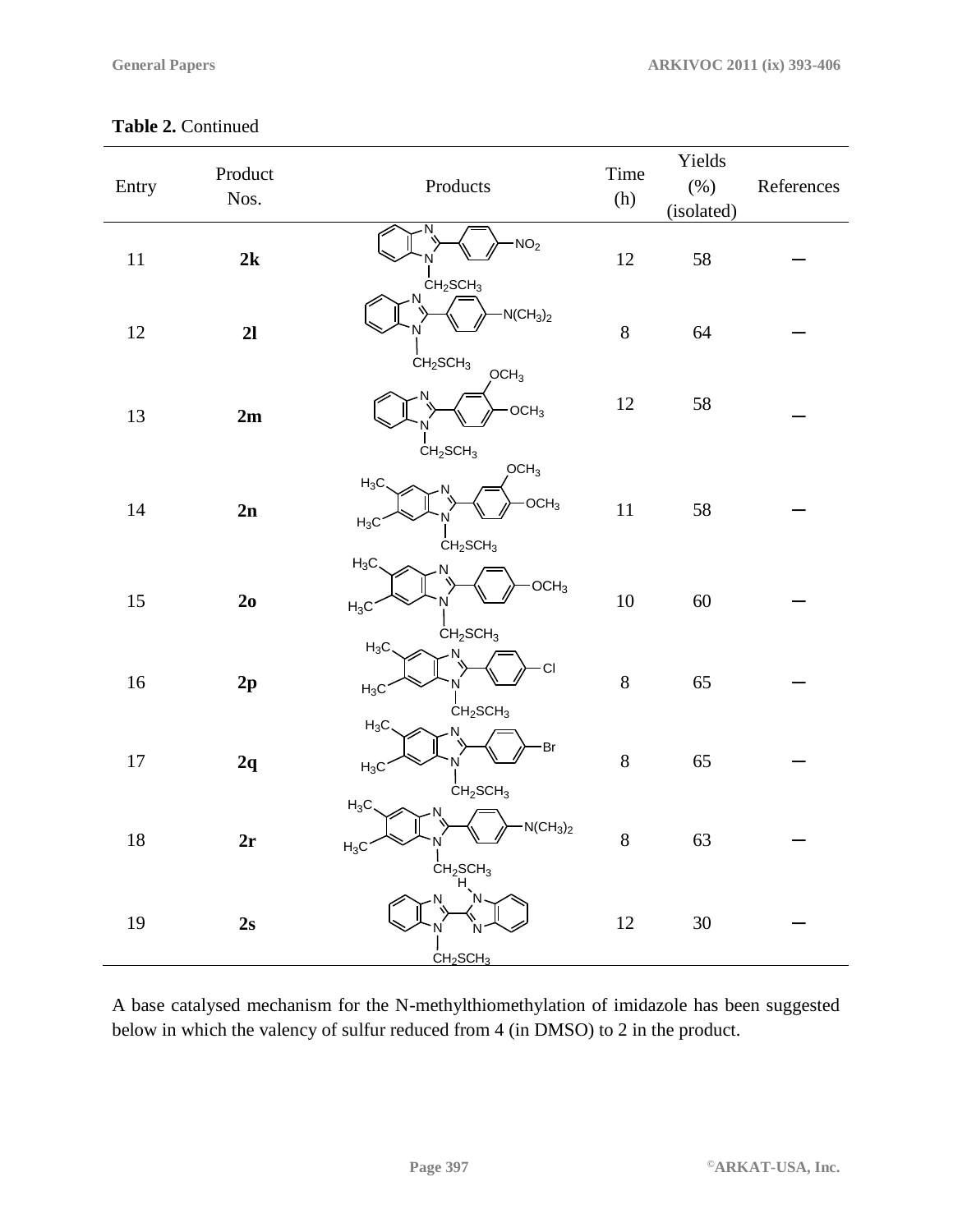

**Scheme 2.** Probable mechanism for the base catalysed N-methylthiomethylation of imidazole.

As illustrative example, the structure of N-methylthiomethylation product of 2-phenyl benzimidazole (Table 2, entry 7) was assessed by X-ray crystallography and is given below in Figure 1.



**Figure 1.** ORTEP diagram of product 2g in (Table 2, entry 7) with ellipsoids at 50 % probability (CCDC 780651).

The straightforward method for the synthesis of sulfoxides is the chemoselective oxidation of corresponding sulfide to sulfoxide. Therefore, once the N-methylthiomethylation of benzimidazoles is achieved, further chemoselective oxidation of these sulfides to sulfoxides came into our mind immediately. There are a lot of reagents available for the oxidation of dialkyl, alkylaryl and diaryl sulfides to sulfoxides.<sup>10</sup> Most of them cause over oxidation to sulfones. Therefore, the condition of the reaction, that is time, temperature and relative amounts of oxidants have to be controlled to avoid side product formation.

Recently, the oxidation of sulfides to sulfoxides by  $H_2O_2$  has proved to be one of the most attractive methods.<sup>11</sup> Very recently, Rostami and Akradi<sup>12</sup> reported boric acid as a highly efficient and eco-friendly catalyst for the selective oxidation of sulfide to sulfoxide at room temperature under solvent–free condition using  $30\%$  H<sub>2</sub>O<sub>2</sub> as an oxidant. We thought to test the oxidation of our sulfides under the same reaction condition. But unfortunately, 24 h of stirring at room temperature with 1.2 equivalent of  $H_2O_2$  (30%), 0.1 mmol of boric acid using 1 mmol of our sulfide (Table 3, entry 1) only 5% of sulfide was transformed into the desired product. Even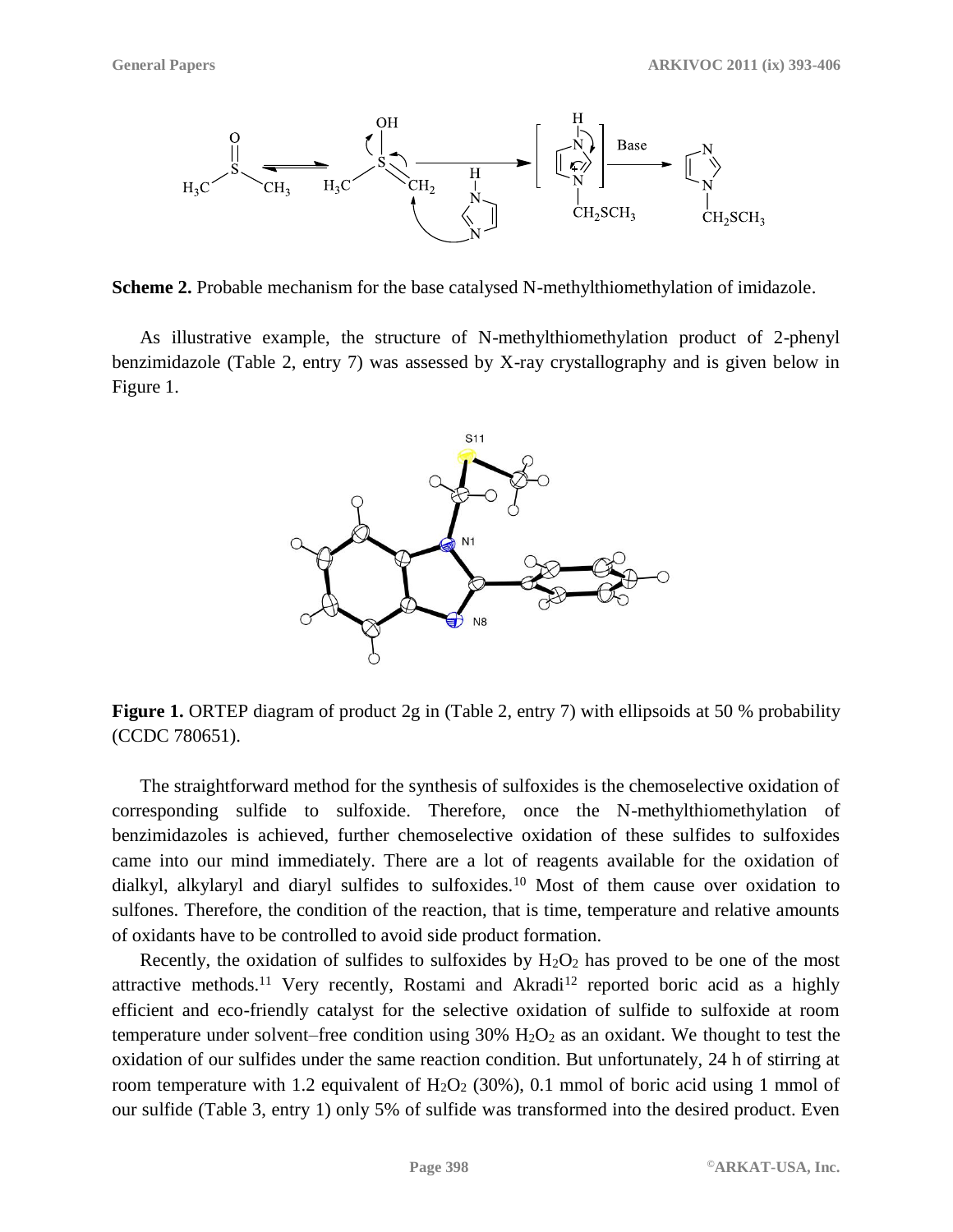after 24 h of heating under reflux condition using the same proportion of  $H_2O_2$ , boric acid and sulfide, only 40% transformation of the sulfide to the desired sulfoxides has been achieved. This unsatisfactory result forced us to search for a better oxidizing agent for the chemoselective oxidation of our sulfides to sulfoxides. After a thorough screening with the common oxidizing agents,  $NaBiO<sub>3</sub>$  in acetic acid came out as the best choice for chemoselective oxidation of our sulfides to sulfoxides (Scheme 3). The presence of acetic acid is extremely important as the reaction failed to produce the desired product in its absence. It has also noticed that small amounts of acetone as co–solvent increases the yield of the reaction.<sup>13</sup> Using this methodology a completely new class of organic sulfoxides has been prepared (Scheme 3, Table 3)



**Scheme 3.** Chemoselective oxidation of sulfides to sulfoxides.

| Entry        | Product        | Products                                                         | Time (h) | Yields $(\%)$ |
|--------------|----------------|------------------------------------------------------------------|----------|---------------|
|              | Nos.           |                                                                  |          | (isolated)    |
| $\mathbf{1}$ | 3a             | N<br>CH <sub>3</sub><br>N<br>$CH2S(=O)CH3$                       | 12       | 82            |
| $\mathbf{2}$ | 3 <sub>b</sub> | $H_3C$ .<br>N<br>CH <sub>3</sub><br>N<br>$H_3C$<br>$CH2S(=O)CH3$ | 12       | 80            |
| 3            | 3c             | N<br>N<br>$CH2S(=O)CH3$                                          | 10       | 80            |
| 4            | 3d             | $H_3C$<br>$CH2S(=O)CH3$                                          | 10       | 82            |
| 5            | 3e             | N<br>CI<br>N<br>$CH2S(=O)CH3$                                    | 14       | 78            |
| 6            | 3f             | NO <sub>2</sub><br>N<br>$CH2S(=O)CH3$                            | 16       | 70            |

**Table 3.** Chemoselective oxidation of sulfides to sulfoxides by NaBiO<sub>3</sub> in acetic acid

The mechanism of the oxidation reaction by  $NaBiO<sub>3</sub>$  in acetic acid is not clear. Kon and McNeils predicted<sup>14</sup> that the oxidation of phenol in acetic acid medium by NaBiO<sub>3</sub> involved a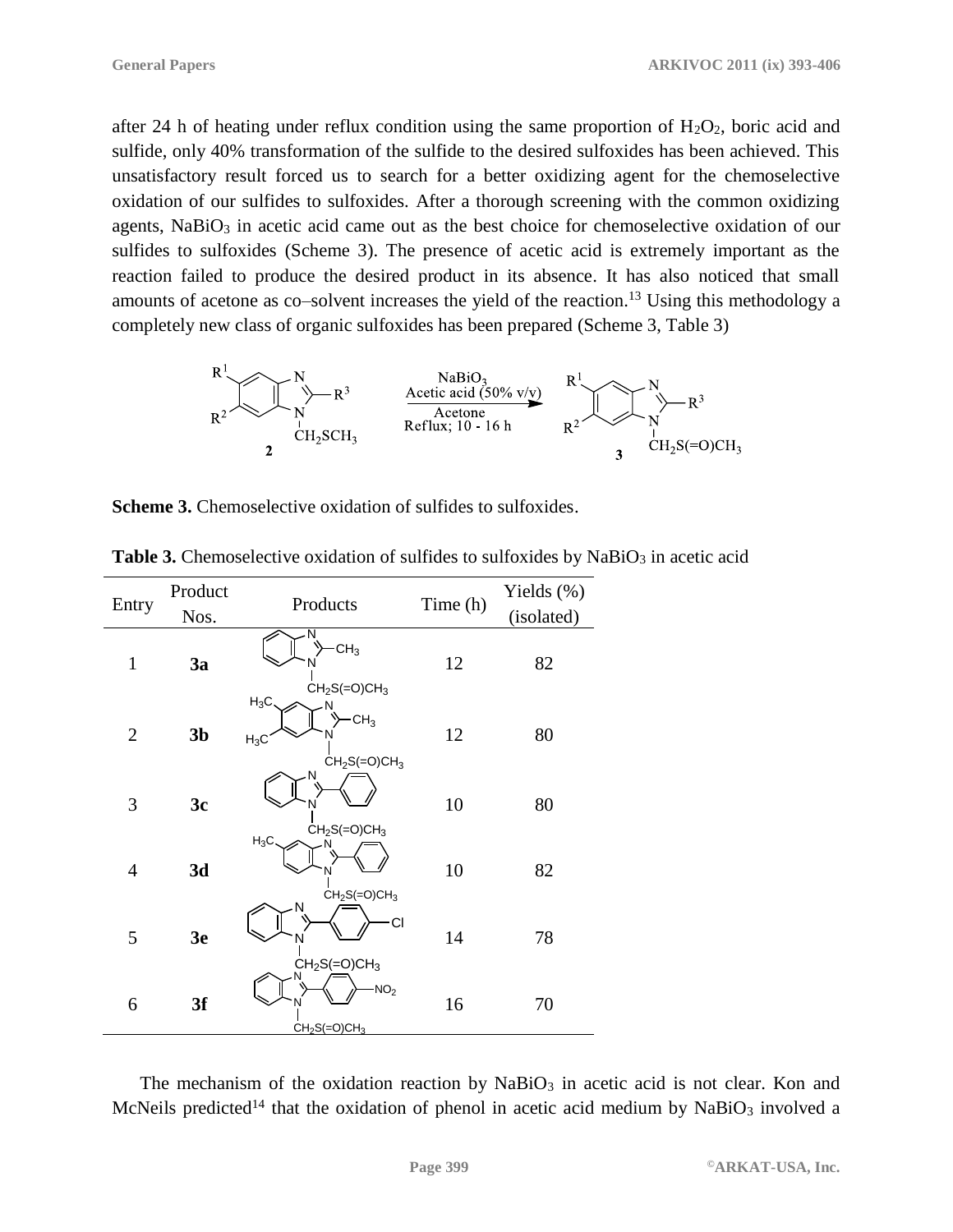two electron oxidation and considering this reference we may predict that the oxidation of sulfides to sulfoxides in our case may also proceed through 2-electron oxidation.

The final structure of the sulfoxide was confirmed by the X-ray crystal structure of the sulfoxide product **3c** (Table 3, entry 3) which is given below in Figure 2.



**Figure 2.** ORTEP diagram of product 3c (Table 3, entry 3) (CCDC 780781) showing both molecules in the asymmetric unit with ellipsoids at 30% probability. The solvent methanol and water molecules are not shown.

Figure 2 contains two molecules in the asymmetric unit together with five water molecules, three of which have reduced occupancy and one methanol, also with reduced occupancy. The two molecules in the asymmetric unit have similar geometries as is apparent from figure 2. In particular the angles around the N1-C and C-S11 bonds are 109.1(3) in A, -106.2(3) in B and -  $69.9(2)$  in A,  $74.2(2)$ <sup>o</sup> in B respectively thus showing that the molecules are opposite enantiomers. The phenyl rings in the two structures stack with the six C...C distances ranging from 3.54 to 3.75Å. The angle between the two phenyl ring planes is  $2.3$  (1)<sup>o</sup>. There is, therefore, definite evidence of pi-stacking in this molecule.

#### **Conclusion**

In conclusion, a straightforward method for N-methylthiomethylation of benzimidazoles has been described under moderate reaction conditions. Relatively moderate reaction condition, a wide range of substrate affordability and high yields are the major advantages of this methodology. Further, chemoselective oxidation of these N-methylthiomethylbenzimidazoles to sulfoxides has been achieved using  $NaBiO<sub>3</sub>$  in acetic acid medium. This is the first report of synthesis of this kind of sulfoxide which can be expected to open a new arena of research for synthetic organic chemists.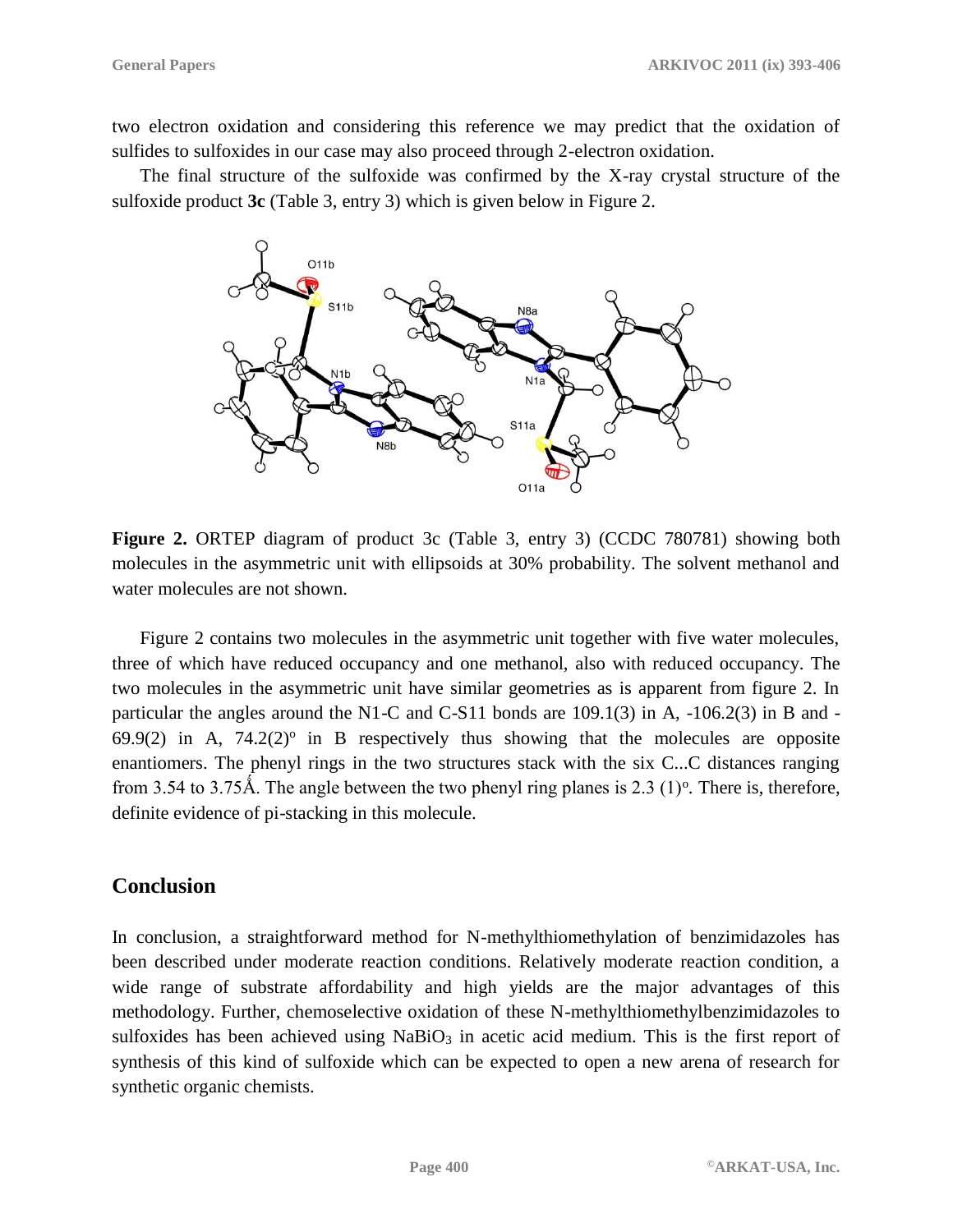#### **Experimental Section**

**General.** All the chemicals were purchased from Aldrich Chemical Company and Spectrochem, Pvt. Ltd. (Mumbai, India). Silica Gel G with binder from Spectrochem, Pvt. Ltd. Mumbai, India was used for thin layer chromatography. <sup>1</sup>H and <sup>13</sup>C NMR spectra were obtained on Bruker 300 MHz instrument at 300 and 75 MHz respectively. CDCl<sub>3</sub> was purchased from Aldrich Chemical Company and  $d_6$ -DMSO from CIL. Melting points were determined on an electrical melting point apparatus with an open capillary and are uncorrected. IR spectra were recorded on a Perkin Elmer Spectrophotometer RX / FT-IR system. The C-H-N analyses were carried out on a 2400series II CHNS Analyzer, Perkin Elmer (USA). Ion cyclotron resonance Fourier transform HRMS was performed on a Micromass ZQ instrument (Waters) (location: Indian Institute of Chemical Biology, 4, Raja S. C. Mullick Road, Kolkata-700032) and ESIMS of the compounds were recorded on a Waters LC-MS-MS (quattro micro mass) instrument (Chemgen Pharma International Pvt. Ltd., Dr. Siemens Street, Block GP, Sector-V, Salt Lake City, Kolkata-700091).

**Preparation of N-methylthiomethylbenzimidazoles.** In a round bottomed flask (10 mL), benzimidazoles (1 mmol), N-methylpiperazine (2 mmol) and dry DMSO (2 mL) were mixed and heated on oil bath for stipulated time (monitored by TLC). After the completion of the reaction, the solvent was removed under reduced pressure in a rotary evaporator. The concentrated crude product was separated by column chromatography using silica gel (60–120 mesh) and petroleum ether (60-80 ºC) / ethyl acetate as eluant. The characteristic data for all the new compounds are given below.

**2,5-Dimethyl-1-methylsulphanylmethyl-1***H***-benzimidazole (2e, Table 2, entry 5).** Mixture of two tautomers**;** colorless semisolid**;** <sup>1</sup>H NMR (300 MHz, CDCl3): δ (1.86 and 1.82) (two s, 3H), (2.31 and 2.28) (two s, 3H), 2.43 (s, 3H), 4.89 (s, 2H), 6.89 (d, *J* = 8.1 Hz, 1H), (6.98 and 7.30) (two s, 1H, tautomeric and aromatic), (7.07 and 7.38) (two d,  $J = 8.1$  Hz, 1H, tautomeric and aromatic); <sup>13</sup>C NMR (75 MHz, CDCl<sub>3</sub>): δ 13.8, 14.1, 21.3, 21.6, 45.8, 46.0, 108.9, 109.4, 118.4, 118.8, 123.6, 123.6, 131.8, 132.2, 132.9, 135.0, 140.1, 142.3, 150.8, 151.3; ESI-MS (*m/z*): 207.0  $(M^+ + 1)$ ; IR (neat, cm<sup>-1</sup>): 682, 852, 1090, 1276, 1380, 1463, 1532, 2376, 2909 cm<sup>-1</sup>; Anal. Calc. for C11H14N2S: C 64.04, H 6.84, N 13.58; Found: C 63.94, H 6.90, N 13.62%.

**1-Methylsulphanylmethyl-2,5,6-trimethyl-1***H***-benzimidazole (2f, Table 2, entry 6).** Colorless solid; m.p:  $112 - 114$  °C (EtOAc); <sup>1</sup>H NMR (300 MHz, CDCl<sub>3</sub>):  $\delta$  2.02 (s, 3H), 2.33 (s, 3H), 2.36 (s, 3H), 2.59 (s, 3H), 5.05 (s, 2H), 7.12 (s, 1H), 7.42 (s, 1H); <sup>13</sup>C NMR (75 MHz, CDCl3): δ 13.9, 14.1, 20.1, 20.4, 46.0, 109.8, 119.3, 130.9, 131.2, 133.4, 140.9, 150.5; ESI-MS (*m/z*): 221.1 (M<sup>+</sup>+1); HRMS (*m/z)* for C12H16N2S; calcd 220.1034, found 220.1032**;** IR (KBr, cm-1 ): 675, 847, 990, 1291, 1389, 1453, 1521, 2372, 2919 cm<sup>-1</sup>; Anal. Calc. for C<sub>12</sub>H<sub>16</sub>N<sub>2</sub>S: C 65.41, H 7.32, N 12.71; Found: C 65.29, H 7.40, N 12.75.

**1-Methylsulphanylmethyl-2-phenyl-1***H***-benzimidazole (2g, Table 2, entry 7).** Pale yellow solid; m.p:  $156 - 158$  °C (EtOAc); <sup>1</sup>H NMR (300 MHz, CDCl<sub>3</sub>):  $\delta$  1.91 (s, 3H), 5.24 (s, 2H),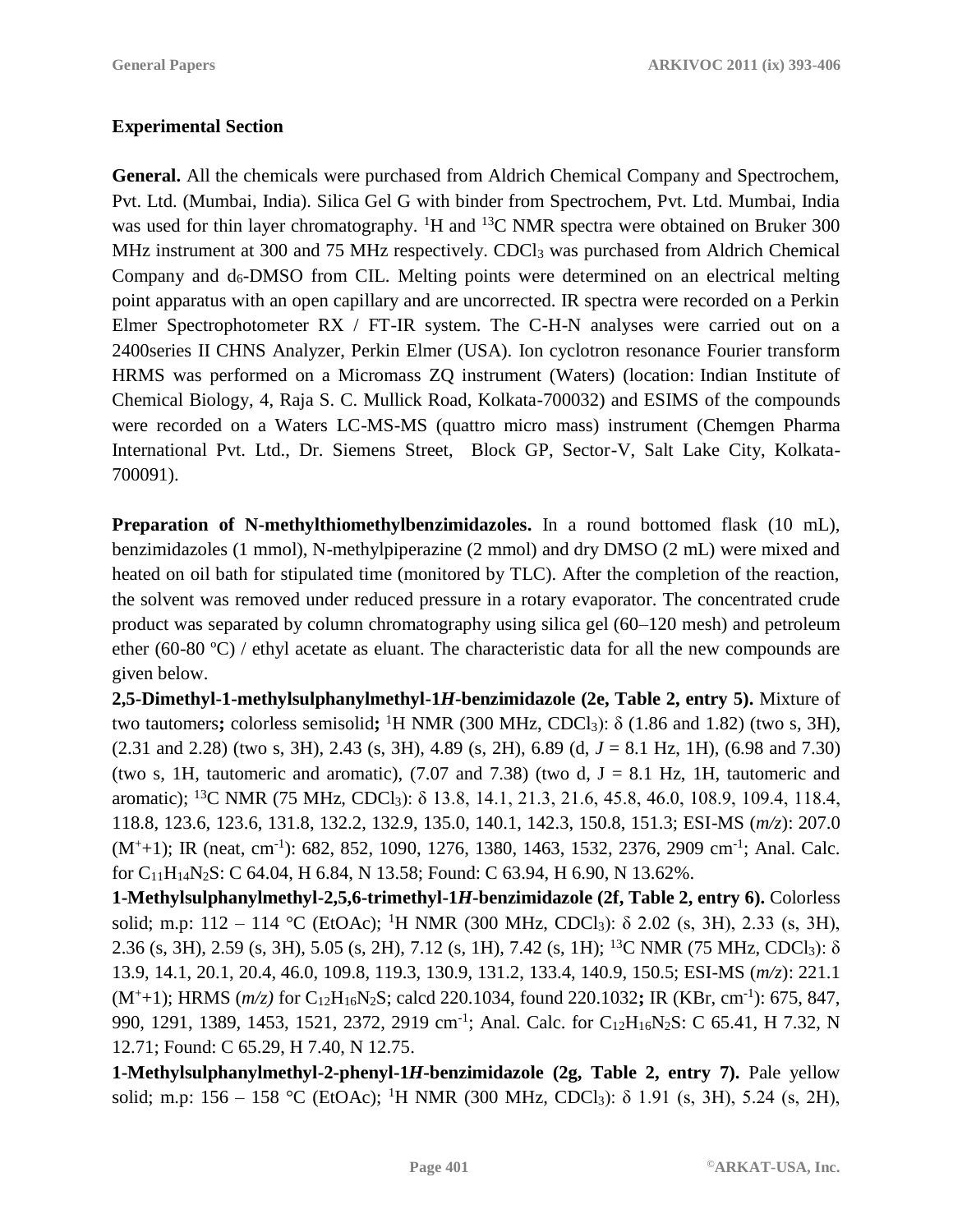7.34 – 7.28 (m, 2H), 7.51 – 7.49 (m, 4H), 7.86 - 7.74 (m, 3H); <sup>13</sup>C NMR (75 MHz, CDCl<sub>3</sub>):  $\delta$ 14.6, 47.3, 110.8, 119.9, 122.9, 123.0, 128.7, 129.5, 129.7, 129.9, 134.9, 142.7, 153.7; ESI-MS (m/z): 255.0 (M<sup>+</sup>+1); HRMS (m/z) for C15H14N2S; calcd 254.0878, found 254.0876**;** IR (KBr, cm-1 ): 750, 1000, 1077, 1151, 1277, 1365, 1447, 2374, 2920, 2993, 3047 cm-1 ; Anal. Calc. for C15H14N2S: C 70.83, H 5.55, N 11.01; Found: C 70.71, H 5.65, N 11.03.

**5-Methyl-1-methylsulphanylmethyl-2-phenyl-1***H***-benzimidazole (2h, Table 2, entry 8).** Mixture of two tautomers; yellow solid; m.p: 72 - 74 °C (EtOAc); <sup>1</sup>H NMR (300 MHz, CDCl<sub>3</sub>): δ 1.91 (s, 3H), (2.52 and 2.49) (two s, 3H), 5.24 (s, 2H), 7.15 (d, *J* = 8.1 Hz, 1H), (7.31 and 7.62) (two d,  $J = 0.6$  Hz, 1H, tautomeric and aromatic),  $(7.40$  and  $7.71)$  (two d,  $J = 8.2$  Hz, 1H, tautomeric and aromatic),  $7.56 - 7.47$  (m,  $3H$ ),  $7.82 - 7.52$  (m,  $2H$ ); <sup>13</sup>C NMR (75 MHz, CDCl<sub>3</sub>): δ 14.6, 21.5, 21.8, 47.2, 47.4, 110.4, 110.7, 119.4, 119.6, 124.6, 128.8, 129.5, 129.6, 129.7, 129.9, 128.0, 132.8, 133.0, 133.1, 135.1, 140.8, 142.9, 153.2, 153.6; ESI-MS (m/z): 269.2  $(M^+ + 1)$ ; IR (KBr, cm<sup>-1</sup>): 701, 780, 800, 1278, 1382, 1444, 1620, 2321, 1922, 3060 cm<sup>-1</sup>; Anal. Calc. for  $C_{16}H_{16}N_2S$ : C 71.61, H 6.01, N 10.44; Found: C 71.54, H 6.05, N 10.47.

**5,6-Dimethyl-1-methylsulphanylmethyl-2-phenyl-1***H***-benzimidazole (2i, Table 2, entry 9).** White crystalline solid; m.p;  $82 - 84$  °C (EtOAc); <sup>1</sup>H NMR (300 MHz, CDCl<sub>3</sub>):  $\delta$  1.91 (s, 3H), 2.39 (s, 3H), 2.42 (s, 3H), 5.24 (s, 2H), 7.29 (s, 1H), 7.52 - 7.49 (m, 3H), 7.58 (s, 1H), 7.76 – 7.72 (m, 2H); <sup>13</sup>C NMR (75 MHz, CDCl3): δ 14.5, 20.2, 20.6, 47.3, 111.0, 120, 128.7, 129.5, 129.7, 130.1, 131.8, 132.2, 133.5, 141.6, 153.1; ESI-MS (m/z): 283.1 (M<sup>+</sup>+1); HRMS (m/z) for  $C_{17}H_{18}N_2S$ ; calcd 282.1191, found 282.1201; IR (KBr, cm<sup>-1</sup>): 701, 847, 999, 1072, 1177, 1280, 1383, 1461, 1627, 2330, 2923 cm<sup>-1</sup>; Anal. Calc. for C<sub>17</sub>H<sub>18</sub>N<sub>2</sub>S: C 72.30, H 6.42, N 9.92; Found: C 72.19, H 6.49, N 9.96.

**2-(4'-Chlorophenyl)-1-methylsulphanylmethyl-1***H***-benzimidazole (2j, Table 2, entry 10).** Colorless crystalline solid; m.p:  $100 - 102$  °C (EtOAc); <sup>1</sup>H NMR (300 MHz, CDCl<sub>3</sub>):  $\delta$  2.00 (s, 3H), 5.26 (s, 2H), 7.38 – 7.32 (m, 2H), 7.53 (td, *J* = 6.6 and 1.8 Hz, 3H), 7.77 (td, *J* = 8.4 and 2.0 Hz, 2H), 7.85 – 7.81 (m, 1H); <sup>13</sup>C NMR (75 MHz, CDCl3): δ 14.9, 47.4, 110.7, 120.1, 123.1, 123.3, 128.5, 129.2, 130.9, 135.3, 136.3, 143.0, 152.6; ESI-MS (m/z): 289.0 (M<sup>+</sup>+1); HRMS (m/z) for C15H13ClN2S; calcd 288.0488, found 288.0482**;** IR (KBr, cm-1 ): 740, 1049, 1089, 1182, 1242, 1346, 1529, 2374, 2866, 2922, 3090 cm<sup>-1</sup> Anal. Calc. for C<sub>15</sub>H<sub>13</sub>ClN<sub>2</sub>S: C 62.38, H 4.45, N 9.70; Found: C 62.22, H 4.55, N 9.76

**1-Methylsulphanylmethyl-2-(4'-nitrophenyl)-1***H***-benzimidazole (2k, Table 2, entry 11).** Yellow solid; m.p: 164 – 166 °C (EtOAc); <sup>1</sup>H NMR (300 MHz, CDCl<sub>3</sub>): δ 2.04 (s, 3H), 5.33 (s, 2H), 7.47 – 7.38 (m, 2H), 7.62 – 7.58 (m, 1H), 7.90 - 7.86 (m, 1H), 8.12 (d, *J* = 8.4 Hz, 2H), 8.41  $(d, J = 8.4 \text{ Hz}, 2\text{H})$ ; <sup>13</sup>C NMR (75 MHz, CDCl<sub>3</sub>):  $\delta$  15.1, 48.0, 111.1, 119.9, 124.2, 124.2, 124.6, 130.8, 134.8, 135.1, 141.4, 148.9, 150.5; ESI-MS (m/z): 300.0 (M<sup>+</sup>+1); HRMS (m/z) for C<sub>15</sub>H<sub>13</sub>N<sub>3</sub>O<sub>2</sub>S; calcd 299.0728, found 299.0726; IR (KBr, cm<sup>-1</sup>): 746, 855, 1281, 1340, 1452, 1521, 2210, 2923 cm<sup>-1</sup>; Anal. Calc. for C<sub>15</sub>H<sub>13</sub>N<sub>3</sub>O<sub>2</sub>S: C 60.18, H 4.38, N 14.04; Found: C 60.10, H 4.46, N 14.04.

**2-(4'-N,N-dimethylaminophenyl)-1-methylsulphanylmethyl-1***H***-benzimidazole (2l, Table 2, entry 12).** Colorless crystalline solid; m.p:  $150 - 152$  °C (EtOAc); <sup>1</sup>H NMR (300 MHz, CDCl<sub>3</sub>):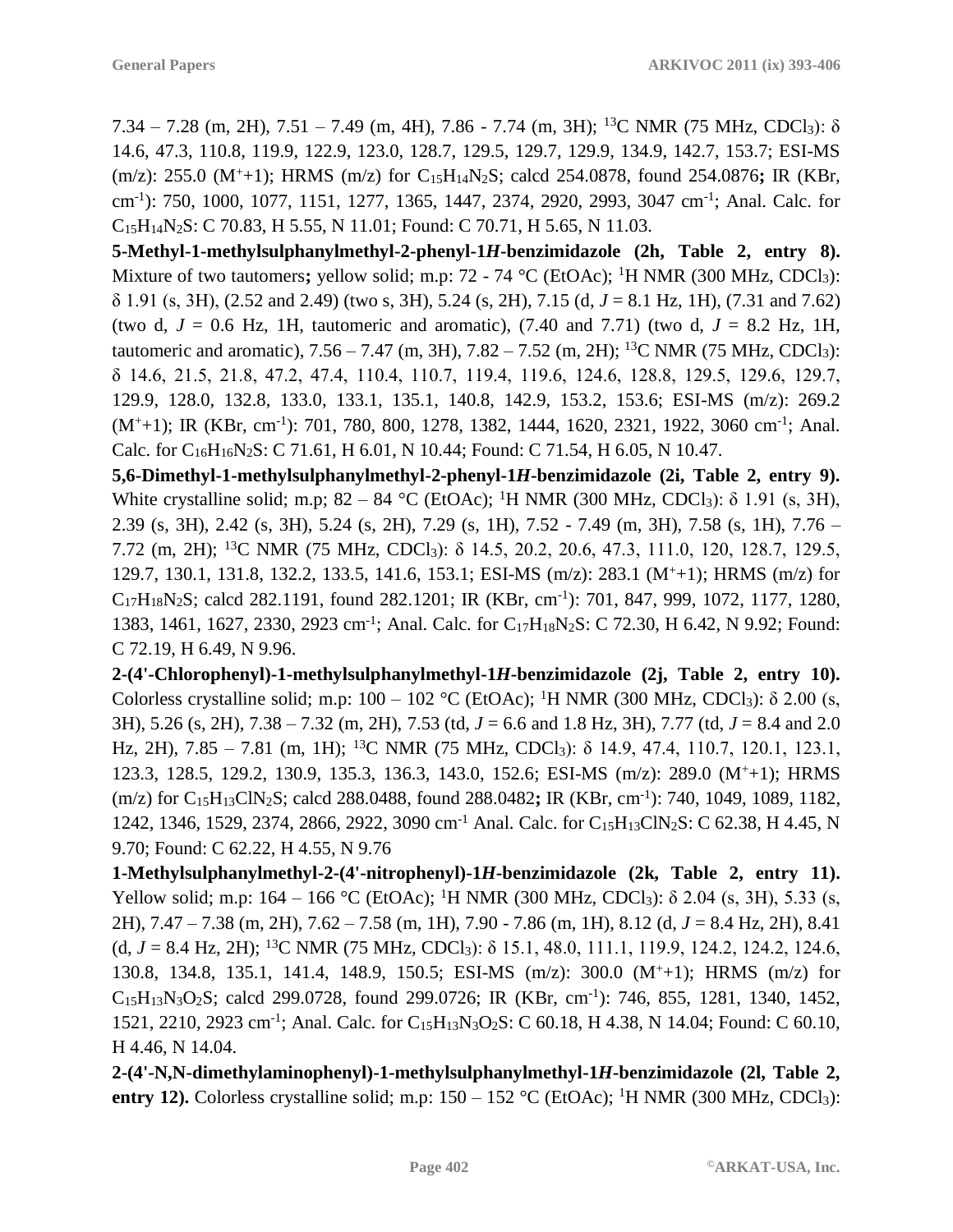δ 1.98 (s, 3H), 3.03 (s, 6H), 5.29 (s, 2H), 6.79 (d, *J* = 9.0 Hz, 2H), 7.32 – 7.26 (m, 2H), 7.51 - 7.46 (m, 1H), 7.70 (d, *J* = 9.0 Hz, 2H), 7.84 – 7.79 (m, 1H); <sup>13</sup>C NMR (75 MHz, CDCl3): δ 14.7, 40.1, 47.6, 110.6, 111.8, 115.8, 119.1, 122.6, 122.9, 130.6, 134.8, 141.9, 151.4, 154.4; ESI-MS (m/z): 298.0 (M<sup>+</sup>+1); HRMS (m/z) for C17H19N3S; calcd 297.1300, found 297.1290**;** IR (KBr, cm-1 ): 743, 816, 940, 1062, 1185, 1277, 1367, 1483, 1608, 2376, 2918 cm-1 ; Anal. Calc. for C17H19N3S: C 68.65, H 6.44, N 14.13; Found: C 68.57, H 6.46, N 14.19.

**2-(3',4'-Dimethoxyphenyl)-1-methylsulphanylmethyl-1***H***-benzimidazole (2m, Table 2, entry 13).** Pale yellow solid; m.p:  $94 - 96$  °C (EtOAc); <sup>1</sup>H NMR (300 MHz, CDCl<sub>3</sub>):  $\delta$  1.98 (s, 3H), 3.89 (s, 3H), 3.91 (s, 3H), 5.28 (s, 2H), 6.93 (d, *J* = 8.1 Hz, 1H), 7.30 – 7.25 (m, 2H), 7.35 (d, *J* = 8.6 Hz, 1H), 7.41 (s, 1H), 7.50 – 7.46 (m, 1H), 7.78 – 7.75 (m, 1H); <sup>13</sup>C NMR (75 MHz, CDCl3): δ 15.0, 47.9, 56.0, 56.3, 110.9, 111.2, 112.8, 119.0, 120.4, 122.6, 123.6, 123.7, 134.5, 140.3, 149.4, 151.1, 153.0; ESI-MS (m/z): 315.1 (M<sup>+</sup>+1); IR (KBr, cm-1 ): 745, 1021, 1142, 1260, 1451, 1605, 2374, 2925 cm<sup>-1</sup>; Anal. Calc. for C<sub>17</sub>H<sub>18</sub>N<sub>2</sub>O<sub>2</sub>S: C 64.94, H 5.77 N 8.91; Found: C 64.83, H 5.85, N 8.94.

**2-(3',4'-Dimethoxyphenyl)-5,6-dimethyl-1-methylsulphanylmethyl-1***H***-benzimidazole (2n, Table 2, entry 14).** Pale yellow solid; m.p:  $96-98$  °C (EtOAc); <sup>1</sup>H NMR (300 MHz, CDCl<sub>3</sub>):  $\delta$ 2.02 (s, 3H), 2.38 (s, 3H), 2.42 (s, 3H), 3.90 (s, 3H), 3.94 (s, 3H), 5.24 (s, 2H), 6.98 (d, *J* = 8.2 Hz, 1H), 7.26 (s, 1H), 7.33 (dd, *J* = 8.2 and 1.8 Hz, 1H), 7.38 (d, *J* = 2.4 Hz, 1H), 7.56 (s, 1H); <sup>13</sup>C NMR (75 MHz, CDCl<sub>3</sub>): δ 14.8, 20.2, 20.7, 47.5, 56.0, 56.1, 110.8, 111.1, 112.7, 119.9, 122.3, 122.6, 131.8, 132.2, 133.8, 141.5, 149.2, 150.4, 153.1; ESI-MS (m/z): 343.1 (M<sup>+</sup>+1); IR (KBr, cm<sup>-1</sup>): 1020, 1141, 1261, 1379, 1458, 1602, 2372, 2853, 2924 cm<sup>-1</sup>; Anal. Calc. for  $C_{19}H_{22}N_2O_2S$ : C 66.64, H 6.48, N 8.18; Found: C 66.54, H 6.55, N 8.21.

**5,6-Dimethyl-2-(4'-methoxyphenyl)-1-methylsulphanylmethyl-1***H***-benzimidazole (2o, Table 2, entry 15).** Pale yellow solid; m.p:  $102 - 104$  °C (EtOAc); <sup>1</sup>H NMR (300 MHz, CDCl<sub>3</sub>):  $\delta$  1.94 (s, 3H), 2.39 (s, 3H), 2.42 (s, 3H), 3.88 (s, 3H), 5.23 (s, 2H), 7.03 (td, *J* = 8.7, and 2.3 Hz, 2H), 7.27 (s, 1H), 7.56 (s, 1H), 7.72 (td, *J* = 8.7 and 2.3 Hz, 2H); <sup>13</sup>C NMR (75 MHz, CDCl3): δ 14.6, 20.2, 20.6, 47.3, 55.4, 110.9, 114.2, 119.9, 122.4, 131.0, 131.8, 132.0, 133.6, 141.5, 153.1, 160.8; ESI-MS (m/z): 313.1 (M<sup>+</sup>+1); IR (KBr, cm-1 ): 847, 1030, 1175, 1243, 1457, 1606, 2850, 2923 cm<sup>-1</sup>; Anal. Calc. for C<sub>18</sub>H<sub>20</sub>N<sub>2</sub>OS: C 69.20, H 6.45, N 8.97; Found: C 69.12, H 6.48, N 9.02.

**2-(4'-Chlorophenyl)-5,6-dimethyl-1-methylsulphanylmethyl-1***H***-benzimidazole (2p, Table 2, entry 16).** Colourless crystalline solid; m.p:  $178 - 180$  °C (EtOAc); <sup>1</sup>H NMR (300 MHz, CDCl3): δ 1.95 (s, 3H), 2.38 (s, 3H), 2.43 (s, 3H), 5.26 (s, 2H), 7.31 (s, 1H), 7.50 (d, *J* = 8.4 Hz, 2H), 7.57 (s, 1H), 7.77 (d, *J* = 8.4Hz, 2H); <sup>13</sup>C NMR (75 MHz, CDCl3): δ 14.7, 20.2, 20.7, 42.8, 111.2, 119.0, 126.7, 129.3, 130.5, 131.0, 132.9, 133.2, 133.5, 136.9. 150.7; ESI-MS (m/z): 317.0 (M<sup>+</sup>+1); HRMS (m/z) for C17H17ClN2S; calcd 316.0801, found 316.0793**;** IR (KBr, cm-1 ): 843, 1000, 1087, 1288, 1319, 1461, 2376, 2921 cm<sup>-1</sup>; Anal. Calc. for C<sub>17</sub>H<sub>17</sub>ClN<sub>2</sub>S: C 64.44, H 5.41, N 8.84; Found: C 64.33, H 5.50, N 8.86.

**2-(4'-Bromophenyl)-5,6-dimethyl-1-methylsulphanylmethyl-1***H***-benzimidazole (2q, Table 2, entry 17).** Colourless crystalline solid; m.p:  $182 - 184$  °C (EtOAc); <sup>1</sup>H NMR (300 MHz,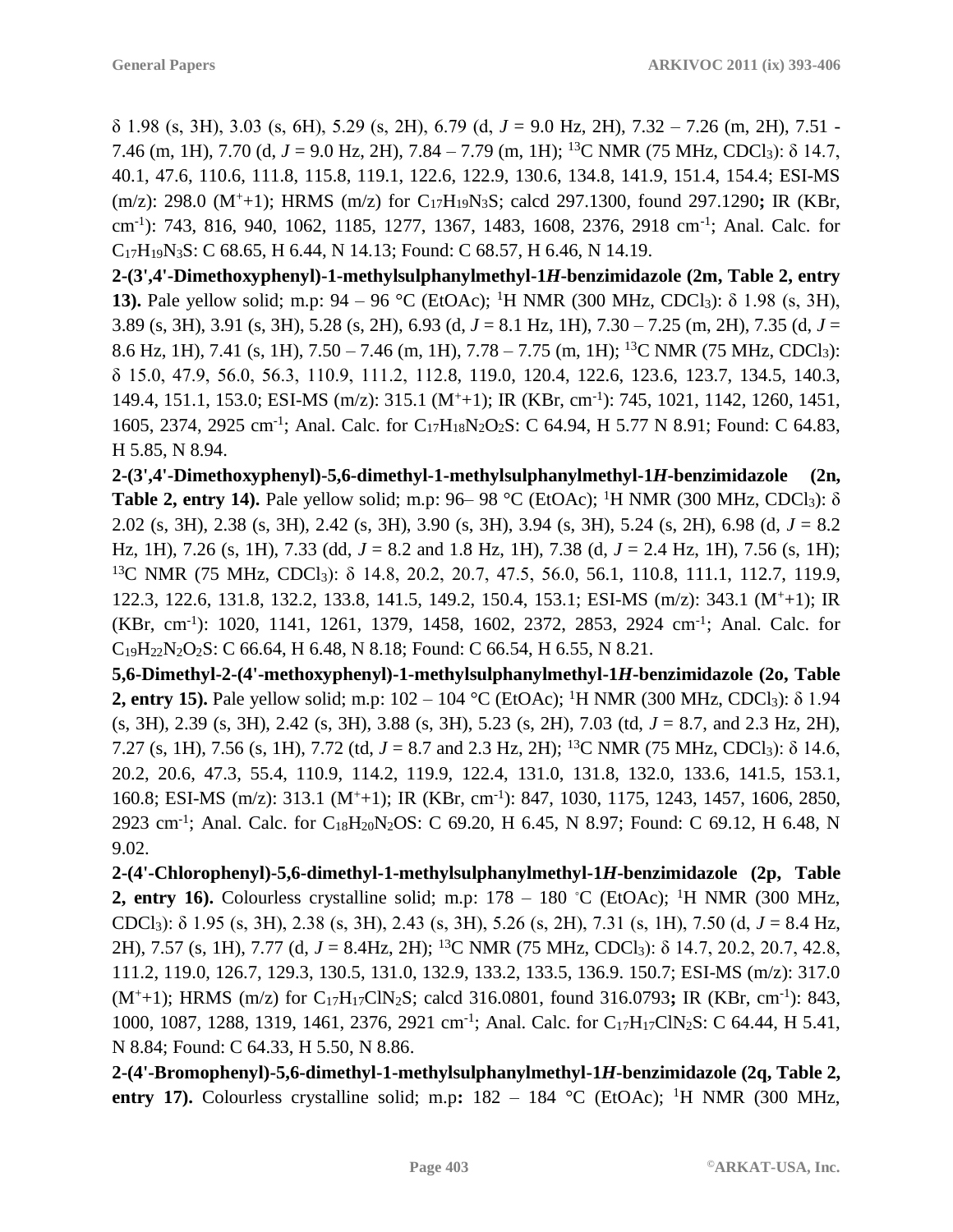CDCl3): δ 1.95 (s, 3H), 2.38 (s, 3H), 2.42 (s, 3H), 5.22 ( s, 2H), 7.29 (s, 1H), 7.56 (s, 1H), 7.70- 7.63 (m, 4H); <sup>13</sup>C NMR (75 MHz, CDCl3): δ 14.8, 20.2, 20.7, 47.8, 111.3, 119.0, 125.3, 127.1, 131.1, 132.3, 132.9, 133.3, 133.6, 150.8; ESI-MS (m/z): 361.0 (M<sup>+</sup>+1); HRMS (*m/z*) for C17H17BrN2S: calcd 360.0296, found 360.0302**;** IR (KBr, cm-1 ): 840, 1000, 1067, 1286, 1400, 1463, 1595, 2464, 2858, 2922 cm<sup>-1</sup>; Anal. Calc. for C<sub>17</sub>H<sub>17</sub>BrN<sub>2</sub>S: C 56.51, H 4.74, N 7.75; Found: C 56.39, H 4.83, N 7.78.

**5,6-Dimethyl-2-(4'-N,N-dimethylaminophenyl)-1-methylsulphanylmethyl-1***H***-**

**benzimidazole (2r, Table 2, entry 18).** Pale yellow solid; m.p**:** 156 – 158 °C (EtOAc); <sup>1</sup>H NMR (300 MHz, CDCl3): δ 1.96 (s, 3H), 2.42 (s, 3H), 2.47 (s, 3H), 3.04 (s, 6H), 5.27 (s, 2H), 6.80 (d, *J* = 8.7 Hz, 2H), 7.26 (s, 1H), 7.58 (s, 1H), 7.68 (d, *J* = 9.0 Hz, 2H); <sup>13</sup>C NMR (75 MHz, CDCl<sub>3</sub>): δ 14.5, 20.2, 20.6, 40.1, 47.4, 110.9, 111.8, 116.4, 119.3, 130.5, 131.7, 133.4, 140.8, 151.2, 153.7; ESI-MS (*m/z*): 326.1 (M<sup>+</sup>+1); IR (KBr, cm-1 ): 740, 1049, 1089, 1182, 1242, 1346, 1529, 2374, 2866, 2922, 3090 cm<sup>-1</sup>; Anal. Calc. for C<sub>19</sub>H<sub>23</sub>N<sub>3</sub>S: C 70.11, H 7.12, N 12.91; Found: C 69.99, H 7.21, N 12.94.

**2-(1***H***-Benzimidazol-2-yl)-1-methylsulphanylmethyl-1***H***-benzimidazole (2s, Table 2, entry 19).** White solid; m.p: 200 - 202 °C (EtOAc); <sup>1</sup>H NMR (300 MHz, CDCl<sub>3</sub>): δ 2.17 (s, 3H), 6.45 (s, 2H), 7.33 – 7.19 (m, 4H), 7.43 (t, *J* = 7.8 Hz, 1H), 7.68 (d, *J* = 8.7 Hz, 2H), 7.88 (d, *J* = 7.8 Hz, 1H), 14.30 (s, 1H); <sup>13</sup>C NMR (75 MHz, CDCl<sub>3</sub>): δ 14.5, 47.5, 111.7, 111.9, 119.6, 120.3, 122.7, 123.9, 124.3, 124.4, 134.0, 135.5, 142.0, 143.3, 143.5, 143.9; ESI-MS (*m/z*): 295.0  $(M^+ + 1)$ ; IR (KBr, cm<sup>-1</sup>): 767, 1034, 1241, 1356, 1453, 2356, 2907, 2990, 3040 cm<sup>-1</sup>; Anal. Calc. for C16H14N4S: C 65.28, H 4.79, N 19.03; Found: C 65.21, H 4.86, N 19.04.

**Preparation of sulfoxides.** In a round bottomed flask (20 mL), sulfide (1 mmol), NaBiO<sub>3</sub> (3 mmol), aqueous acetic acid (4 mL, 50% v/v) and acetone (1 mL) were mixed and refluxed for stipulated time (monitored by TLC). After the completion of the reaction, the reaction mixture was filtered through a pad of celite and diluted with water (10 mL). The mixture was extracted with EtOAc (3 x 10 mL). The EtOAc extract was washed with sodium carbonate solution (3 x 10) mL), brine (10 mL), dried over anhydrous sodium sulfate and concentrated under reduced pressure. The crude product was separated by column chromatography using silica gel (60–120 mesh) and ethyl acetate-petroleum ether (60-80 ºC) as eluant. The characteristic data for the compounds are given below.

**2-Methyl-1-methanesulphinylmethyl-1***H***-benzimidazole (3a, Table 3, entry 1).** Pale yellow solid; m.p: 186 – 188 °C (MeOH and EtOAc); <sup>1</sup>H NMR (300 MHz, d<sub>6</sub>-DMSO): δ 2.56 (s, 3H), 2.68 (s, 3H), 5.44 (d, *J* = 13.8 Hz, 1H), 5.59 (d, *J* = 13.8 Hz, 1H), 7.20 – 7.15 (m, 2H), 7.53 – 7.50 (m, 1H),  $7.61 - 7.58$  (m, 1H); <sup>13</sup>C NMR (75 MHz,  $d_6$ -DMSO):  $\delta$  14.0, 36.1, 62.5, 110.6, 118.5, 122.0, 122.1, 135.3, 142.3, 153.1; ESI-MS (*m/z*): 209.0 (M<sup>+</sup>+1); IR (KBr, cm-1 ): 856, 1080, 1376, 1465, 1543, 2374, 2928, 2995 cm<sup>-1</sup>; Anal. Calc. for C<sub>10</sub>H<sub>12</sub>N<sub>2</sub>OS: C 57.67, H 5.81 N 13.45; Found: C 57.58, H 5.88, N 13.47.

**1-Methanesulphinylmethyl-2,5,6-trimethyl-1***H***-benzimidazole (3b, Table 3, entry 2).** Pale yellow solid; m.p: 72 – 74 °C (MeOH and EtOAc); <sup>1</sup>H NMR (300 MHz,  $d_6$ -DMSO): δ 2.24 (s,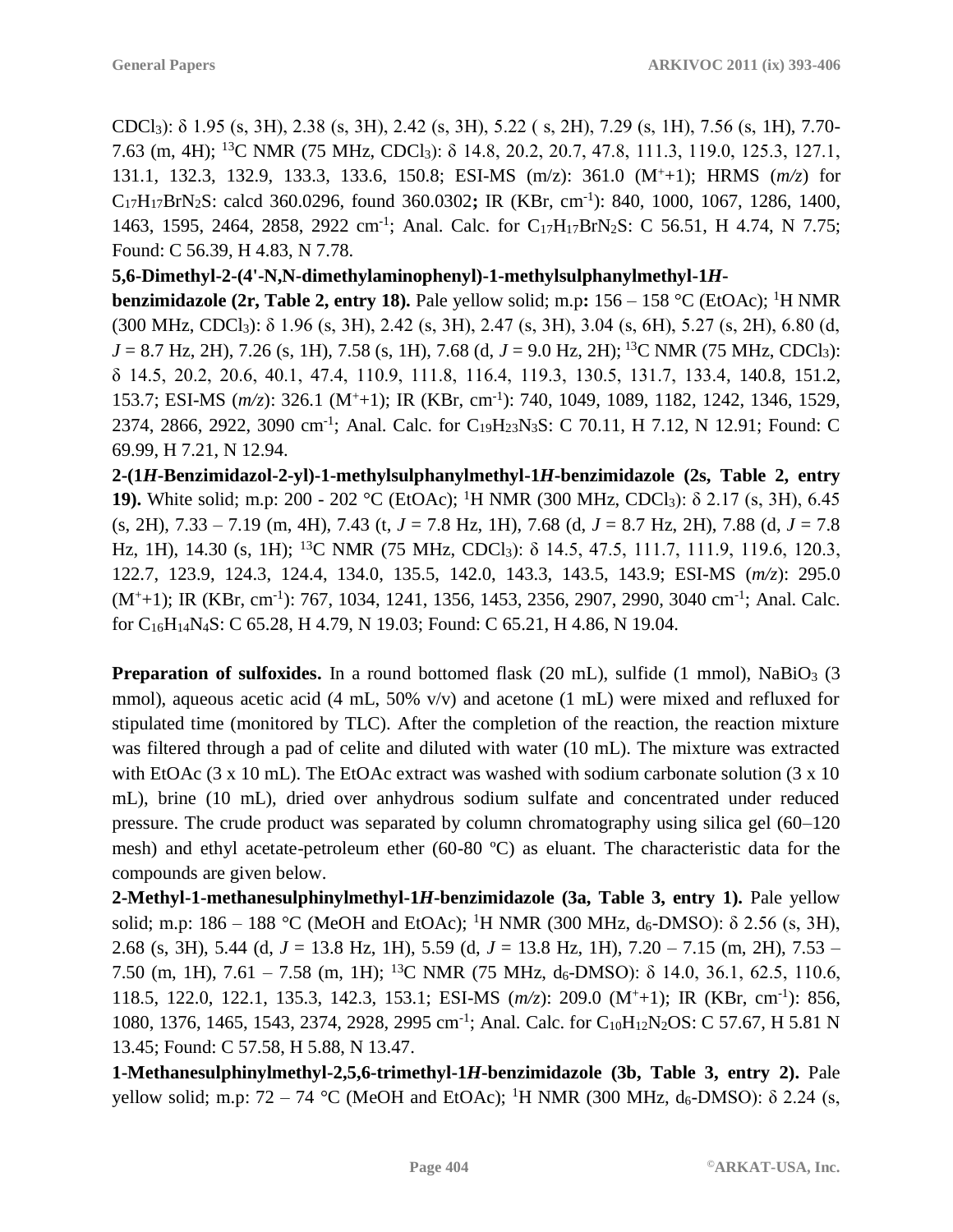3H), 2.26 (s, 3H), 2.51 (s, 3H), 2.71 (s, 3H), 5.36 (d, *J* = 14.1 Hz, 1H), 5.52 (d, *J* = 14.1 Hz, 1H), 7.28 (s, 2H), 7.37 (s, 1H); <sup>13</sup>C NMR (75 MHz, d6-DMSO): δ 14.0, 19.9, 20.18, 36.1, 62.7, 110.8, 118.7, 130.3, 130.5, 133.8, 140.8, 152.1; ESI-MS (*m/z*): 237.0 (M<sup>+</sup>+1); HRMS (*m/z*) for C12H16N2OS; calcd 236.0983, found 236.0973**;** IR (KBr, cm-1 ): 846, 1050, 1398, 1465, 1527, 2371, 2919, 2974 cm<sup>-1</sup>; Anal. Calc. for C<sub>12</sub>H<sub>16</sub>N<sub>2</sub>OS: C 60.99, H 6.82, N 11.85; Found: C 6O.87, H 6.91, N 11.88.

**1-Methanesulphinylmethyl-2-phenyl-1***H***-benzimidazole (3c, Table 3, entry 3).** Colorless crystalline solid; m.p:  $68 - 70$  °C (MeOH and EtOAc); <sup>1</sup>H NMR (300 MHz, CDCl<sub>3</sub>):  $\delta$  2.42 (s, 3H), 5.08 (d, *J* = 13.5 Hz, 1H), 5.19 (d, *J* = 13.5 Hz, 1H), 7.31 – 7.22 (m, 2H), 7.50 – 7.47 (m, 4H), 7.77 – 7.69 (m, 3H); <sup>13</sup>C NMR (75 MHz, CDCl3): δ 36.6, 64.6, 110.6, 119.7, 123.3, 123.5, 128.7, 129.8, 130.1, 135.1, 142.3, 153.7; ESI-MS (*m/z*): 271.0 (M<sup>+</sup>+1); IR (KBr, cm-1 ): 753, 1037, 1392, 1458, 2184, 3191 cm<sup>-1</sup>; Anal. Calc. for C<sub>15</sub>H<sub>14</sub>N<sub>2</sub>OS: C 66.64, H 5.22, N 10.36; Found: C 66.56, H 5.26, N 10.40.

**5-Methyl-1-methanesulphinylmethyl-2-phenyl-1***H***-benzimidazole (3d, Table 3, entry 4).** Mixture of two tautomers; pale yellow solid; m.p:  $68 - 70$  °C (MeOH and EtOAc); <sup>1</sup>H NMR (300 MHz, CDCl<sub>3</sub>):  $\delta$  (2.46 and 2.49) (two s, 3H, tautomeric), 2.51 (s, 3H), 5.30 – 5.13 (m, 2H), (7.13 and 7.63) (two d,  $J = 8.1$  and 8.4 Hz, 2H, tautomeric and aromatic), (7.34 and 7.53) (two s, 1H, tautomeric and aromatic), 7.52 – 7.40 (m, 3H), 7.80 – 7.70 (m, 2H); <sup>13</sup>C NMR (75 MHz, CDCl3): δ 21.4, 21.8, 36.9, 64.9, 110.5, 110.7, 119.3, 119.3, 125.4, 125.5, 128.2, 128.5, 129.0, 129.0, 130.0, 130.0, 130.4, 130.6, 133.0, 133.9, 134.2, 135.3, 139.9, 141.7, 153.1, 153.5; ESI-MS ( $m/z$ ): 285.0 (M<sup>+</sup>+1); IR (KBr, cm<sup>-1</sup>): 774, 1082, 1397, 1478, 1522, 2284, 2996 cm<sup>-1</sup>; Anal. Calc. for  $C_{16}H_{16}N_2OS$ : C 67.58, H 5.67, N 9.85; Found: C 67.49, H 5.72, N 9.89.

**2-(4'-Chlorophenyl)-1-methanesulphinylmethyl-1***H***-benzimidazole (3e, Table 3, entry 5).** Colorless crystalline solid; m.p:  $94 - 96$  °C (MeOH and EtOAc); <sup>1</sup>H NMR (300 MHz, CDCl<sub>3</sub> + three drops of  $d_6$ -DMSO):  $\delta$  2.49 (s, 3H), 5.04 (d,  $J = 13.5$  Hz, 1H), 5.15 (d,  $J = 13.5$  Hz, 1H), 7.27 – 7.19 (m, 2H), 7.44 – 7.34 (m, 3H), 7.71 – 7.66 (m, 3H); <sup>13</sup>C NMR (75 MHz, CDCl<sub>3</sub> + three drops of  $d_6$ -DMSO):  $\delta$  36.7, 64.6, 110.5, 119.7, 123.4, 123.5, 127.2, 128.8, 131.2, 135.0, 136.3, 142.2, 152.7; ESI-MS ( $m/z$ ): 305.0 (M<sup>+</sup>+1); HRMS ( $m/z$ ) for C<sub>15</sub>H<sub>13</sub>ClN<sub>2</sub>OS; calcd 304.0437, found 304.0435; IR (KBr, cm-1 ): 741, 1045, 1246, 1380, 1407, 1459, 1603, 2377, 2919, 2996, 3054 cm<sup>-1</sup>; Anal. Calc. for C<sub>15</sub>H<sub>13</sub>ClN<sub>2</sub>OS: C 59.11, H 4.30, N 9.19; Found: C 59.02, H 4.37, N 9.21.

**1-Methanesulphinylmethyl-2-(4'-nitrophenyl)-1***H***-benzimidazole (3f, Table 3, entry 6).** Yellow solid; m.p:  $212 - 214$  °C (MeOH and EtOAc); <sup>1</sup>H NMR (300 MHz,  $d_6$ -DMSO):  $\delta$  2.72 (s, 3H), 5.50 (d, *J* = 14.1 Hz, 1H), 5.64 (d, *J* = 14.1 Hz, 1H), 7.38 – 7.30 (m, 2H), 7.76 (d, *J* = 7.5 Hz, 1H), 7.81 (d, *J* = 7.5 Hz,1H), 8.20 (d, *J* = 8.4 Hz, 2H), 8.35 (d, *J* = 8.4 Hz, 2H); <sup>13</sup>C NMR (75 MHz, d6-DMSO,): δ 36.3, 63.6, 112.1, 119.8, 123.4, 123.7, 123.8, 135.5, 135.8, 135.9, 142.5, 148.1, 152.0; ESI-MS (*m/z*): 316.3 (M<sup>+</sup>+1); IR (KBr, cm-1 ): 746, 857, 1052, 1343, 1512, 1599, 2448, 2922 cm<sup>-1</sup>; Anal. Calc. for C<sub>15</sub>H<sub>13</sub>N<sub>3</sub>O<sub>3</sub>S: C 57.13, H 4.16, N 13.33; Found: C 56.99, H 4.25, N 13.38.